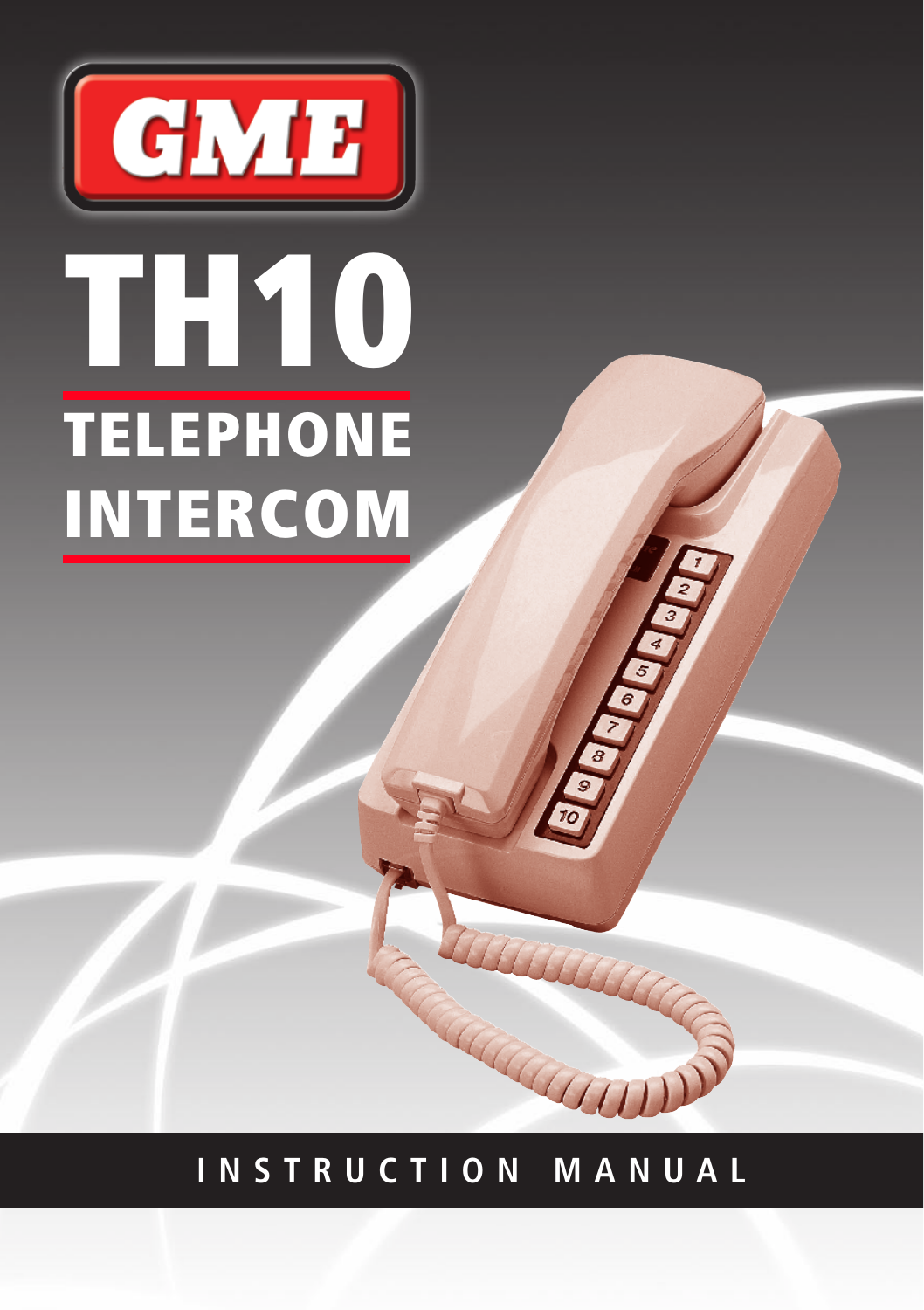# **DESCRIPTION**

The GME TH10 is a telephone style intercom unit suitable for both land based and marine installations where wired communications is required between two or more locations. Individually numbered buttons allow selective paging of up to 10 stations.

# **INSTALLATION**

#### **Wiring**

To prevent loss of performance, the wire used should have a minimum diameter of 0.5 mm and should be no more than 500 meters in length. To determine the number of wires required, use the following formula:

No. of Stations  $+ 3 =$  number of wires (e.g. 5 stations  $+3 = 8$  wires)

- 1. Remove the screw in the mouthpiece recess of the case and lift the case clear.
- 2. Feed the cables through the hole in the centre of the case bottom and after removing the insulation from the end of each wire, connect them to the terminal block inside the intercom according to Figure 1.
- 3. To help eliminate wiring errors, connect each intercom in sequence, then test each installation before proceeding to the next. This allows you to identify and correct any wiring errors as you go.

# **Mounting**

The TH10 may be installed on any flat surface using the mounting bracket supplied. Postion the bracket in the desired location with the mounting lugs protruding outwards and upwards, and secure with two 3 mm diameter screws. Place the TH10 over the four protruding lugs so that they locate in the slots in the case bottom, and slide the Intercom downward until it locks. To remove, use the reverse procedure.

#### **Power Requirements**

The TH10 requires a 12 Volt DC power supply. The supply used will depend on your installation.

# **Marine Installations**

 The TH10 can be connected directly to the 12 Volt battery on board your boat using a FUSED power lead.

- 1. Connect the RED lead to the '+' on the terminal block.
- 2. Connect the BLACK lead to the '-' on the terminal block.

## **Land Based Installations**

The TH10 should be connected directly to a 12 Volt DC power supply capable of at least 100 mA such as the GME Model BCE1445.

- 1. Cut the DC plug from the end of the BCE1445's DC lead.
- 2. Connect the BLACK/WHITE STRIPE lead to the  $'+'$  on the terminal block.
- 3. Connect the BLACK lead without the stripe to the '-' on the terminal block.

#### **Optional External Buzzer**

In high noise environments, it may be necessary to install an external buzzer so that the station being called can be alerted. Any low current 12 Volt buzzer can be used. The buzzer should be connected to the terminal block inside the intercom so that the POSITIVE wire of the buzzer connects to 'B' and the NEGATIVE wire of the buzzer connects to '-' as shown in Figure 1.

#### **I.D. Label**

Write or type the station's call number on the label supplied, peel off the backing, and apply to the unit in a visible location.

## **Operation**

- 1. Pick up the handset and momentarily press the button corresponding to the station you wish to call. The buzzer will sound at the called station.
- 2. The person being called can then pick up the handset and talk in the usual manner.
- 3. When you have finished, place the handset back onto the base.

**Note:** The system has been designed so that during a conversation, any handset in the system can be lifted from its base and used to join in.

# **Specifications**

|                                           | Power Supply: 12 Volts DC $@$ 100 mA                                                              |
|-------------------------------------------|---------------------------------------------------------------------------------------------------|
| Maximum Cable Length: 500 metres          |                                                                                                   |
| No. of wires required: Min 5 (2 Stations) | Max 13 (10 Stations)                                                                              |
|                                           | Operating Current: 10 mA per unit when talking<br>45 mA when paging (buzzing)<br>another station. |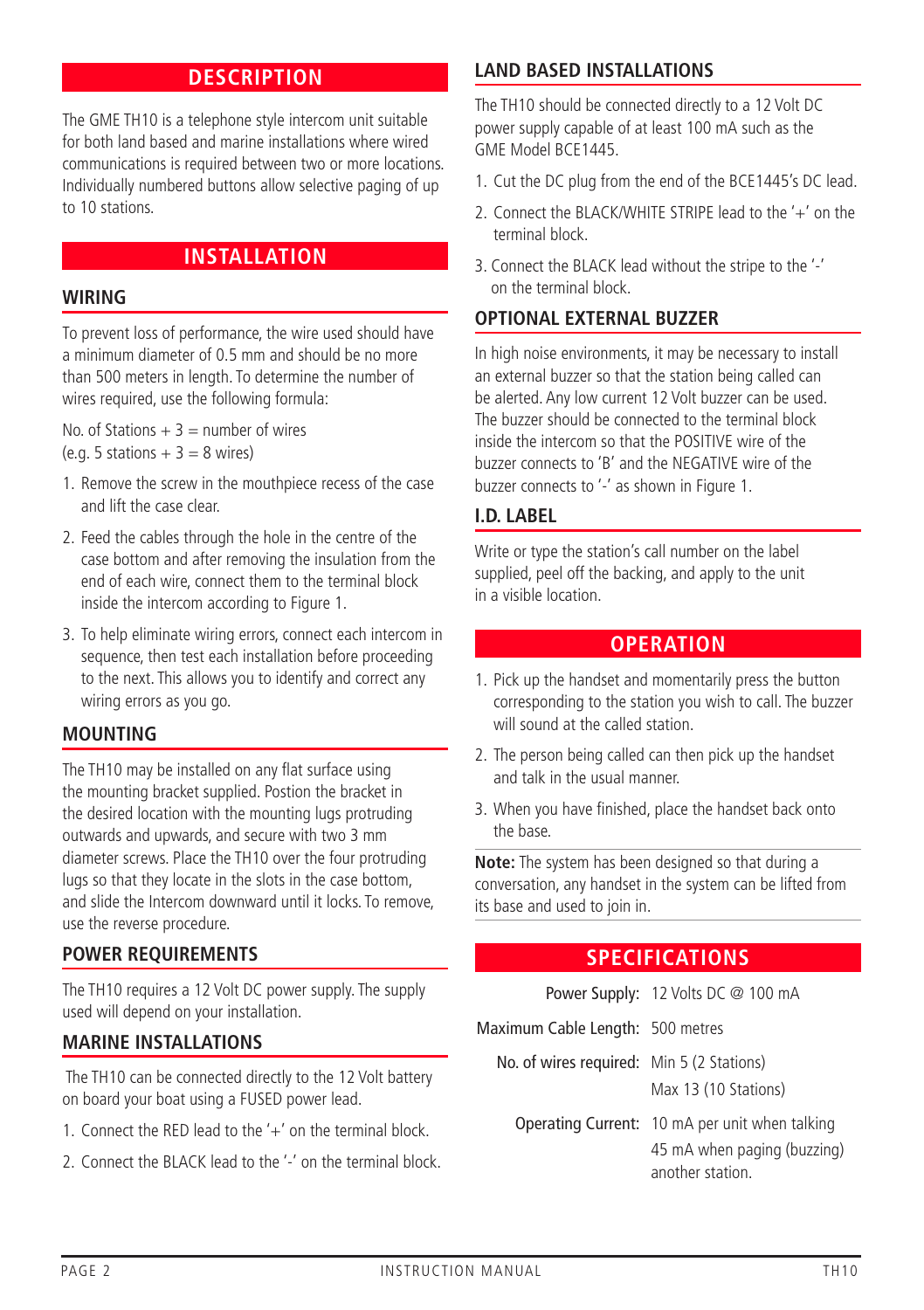